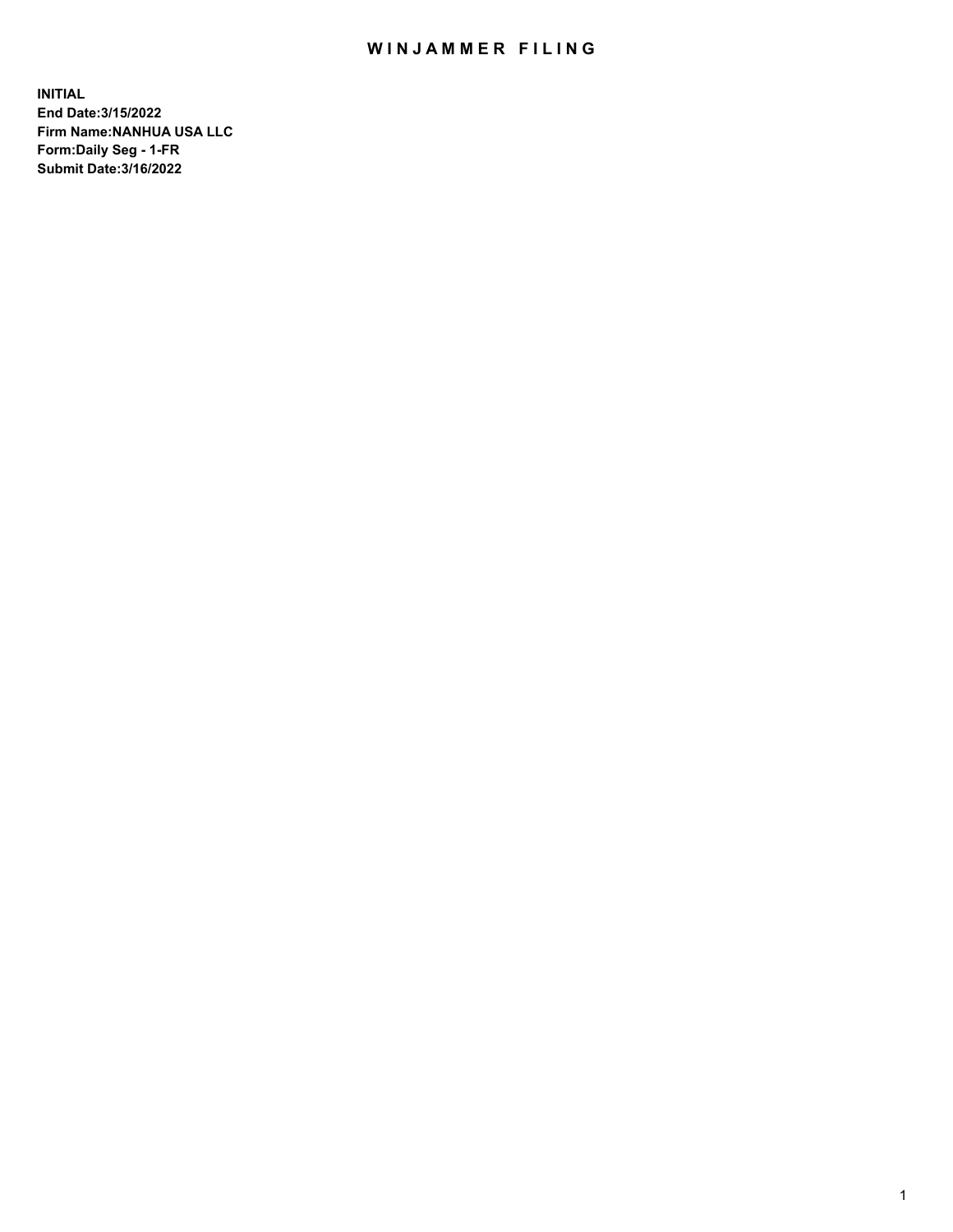## **INITIAL End Date:3/15/2022 Firm Name:NANHUA USA LLC Form:Daily Seg - 1-FR Submit Date:3/16/2022 Daily Segregation - Cover Page**

Name of Company **NANHUA USA LLC** [0010] Contact Name **Tracy Yuan** [0040] Contact Phone Number **+1 (312) 526-3930** [0060] Contact Email Address **tracy.yuan@nanhua-usa.com** [0065] FCM's Customer Segregated Funds Residual Interest Target (choose one): a. Minimum dollar amount: ; or **3,500,000** [8930] b. Minimum percentage of customer segregated funds required:% ; or **0** [8940] c. Dollar amount range between:and; or **0** [8950] **0** [8951] d. Percentage range of customer segregated funds required between:% and%. **0** [8960] **0** [8961] FCM's Customer Secured Amount Funds Residual Interest Target (choose one): a. Minimum dollar amount: ; or **100,000** [8970] b. Minimum percentage of customer secured funds required:% ; or **0** [8980] c. Dollar amount range between:and; or **0** [8990] **0** [8991] d. Percentage range of customer secured funds required between:% and%. **0** [9000] **0** [9001] FCM's Cleared Swaps Customer Collateral Residual Interest Target (choose one): a. Minimum dollar amount: ; or **0** [9010] b. Minimum percentage of cleared swaps customer collateral required:% ; or **0** [9020] c. Dollar amount range between:and; or **0** [9030] **0** [9031]

d. Percentage range of cleared swaps customer collateral required between:% and%. **0** [9040] **0** [9041]

Attach supporting documents CH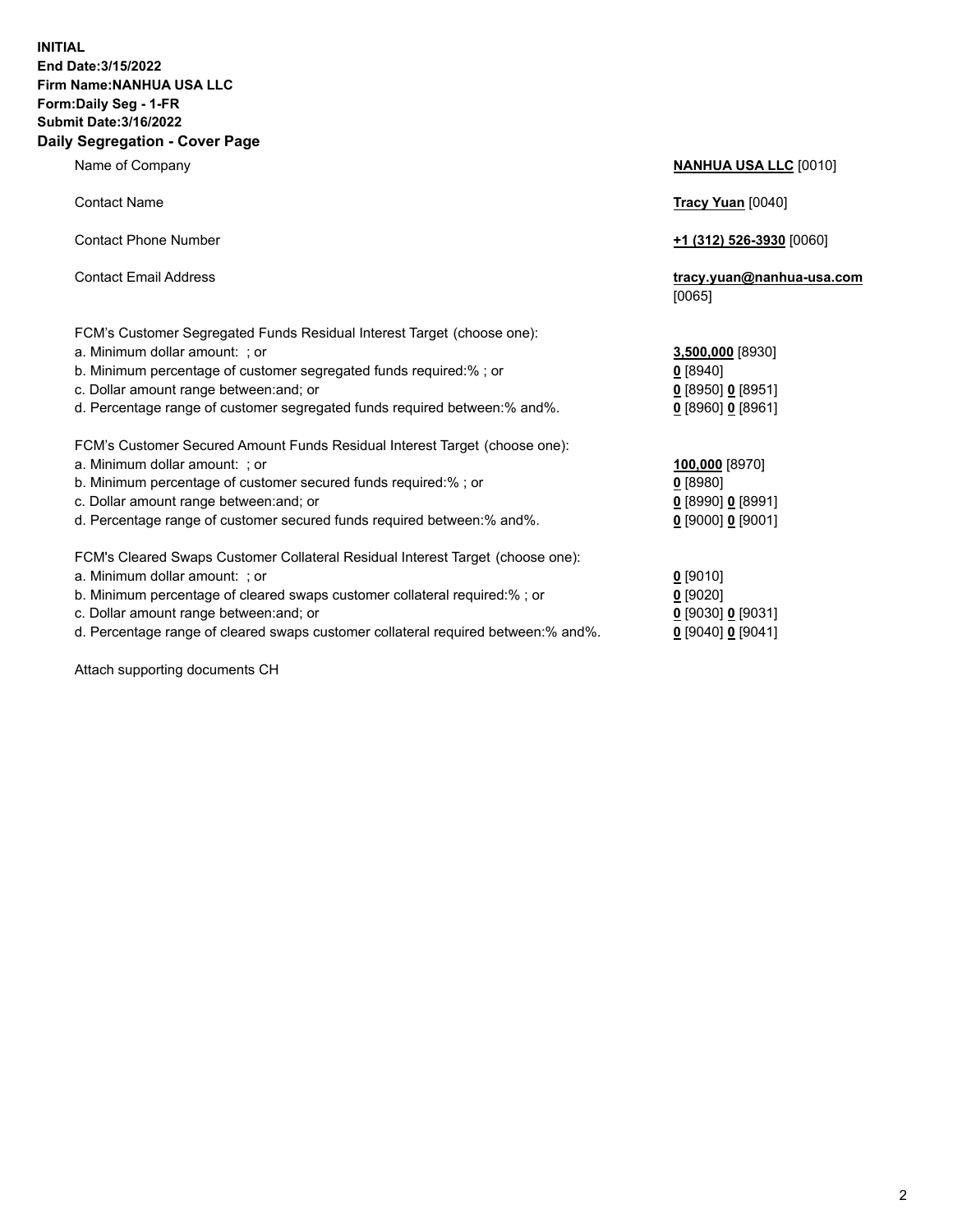## **INITIAL End Date:3/15/2022 Firm Name:NANHUA USA LLC Form:Daily Seg - 1-FR Submit Date:3/16/2022 Daily Segregation - Secured Amounts**

|     | Foreign Futures and Foreign Options Secured Amounts                                                                                                               |                                  |
|-----|-------------------------------------------------------------------------------------------------------------------------------------------------------------------|----------------------------------|
|     | Amount required to be set aside pursuant to law, rule or regulation of a foreign                                                                                  | $0$ [5605]                       |
|     | government or a rule of a self-regulatory organization authorized thereunder                                                                                      |                                  |
| 1.  | Net ledger balance - Foreign Futures and Foreign Option Trading - All Customers                                                                                   |                                  |
|     | A. Cash                                                                                                                                                           |                                  |
|     |                                                                                                                                                                   | 337,543 [5615]                   |
| 2.  | B. Securities (at market)                                                                                                                                         | $0$ [5617]                       |
| 3.  | Net unrealized profit (loss) in open futures contracts traded on a foreign board of trade                                                                         | $0$ [5625]                       |
|     | Exchange traded options                                                                                                                                           |                                  |
|     | A. Market value of open option contracts purchased on a foreign board of trade                                                                                    | $0$ [5635]                       |
|     | B. Market value of open contracts granted (sold) on a foreign board of trade                                                                                      | $0$ [5637]                       |
| 4.  | Net equity (deficit) (add lines 1. 2. and 3.)                                                                                                                     | 337,543 [5645]                   |
| 5.  | Account liquidating to a deficit and account with a debit balances - gross amount                                                                                 | $0$ [5651]                       |
|     | Less: amount offset by customer owned securities                                                                                                                  | $0$ [5652] $0$ [5654]            |
| 6   | Amount required to be set aside as the secured amount - Net Liquidating Equity                                                                                    | 337,543 [5655]                   |
|     | Method (add lines 4 and 5)                                                                                                                                        |                                  |
| 7.  | Greater of amount required to be set aside pursuant to foreign jurisdiction (above) or line                                                                       | 337,543 [5660]                   |
|     | 6.                                                                                                                                                                |                                  |
|     | FUNDS DEPOSITED IN SEPARATE REGULATION 30.7 ACCOUNTS                                                                                                              |                                  |
| 1.  | Cash in Banks                                                                                                                                                     |                                  |
|     | A. Banks located in the United States                                                                                                                             | 634,660 [5700]                   |
|     | B. Other banks qualified under Regulation 30.7                                                                                                                    | 0 [5720] 634,660 [5730]          |
| 2.  | Securities                                                                                                                                                        |                                  |
|     | A. In safekeeping with banks located in the United States                                                                                                         | $0$ [5740]                       |
|     | B. In safekeeping with other banks qualified under Regulation 30.7                                                                                                | 0 [5760] 0 [5770]                |
| 3.  | Equities with registered futures commission merchants                                                                                                             |                                  |
|     | A. Cash                                                                                                                                                           | $0$ [5780]                       |
|     | <b>B.</b> Securities                                                                                                                                              | $0$ [5790]                       |
|     | C. Unrealized gain (loss) on open futures contracts                                                                                                               | $0$ [5800]                       |
|     | D. Value of long option contracts                                                                                                                                 | $0$ [5810]                       |
|     | E. Value of short option contracts                                                                                                                                | 0 [5815] 0 [5820]                |
| 4.  | Amounts held by clearing organizations of foreign boards of trade                                                                                                 |                                  |
|     |                                                                                                                                                                   |                                  |
|     | A. Cash                                                                                                                                                           | $0$ [5840]                       |
|     | <b>B.</b> Securities                                                                                                                                              | $0$ [5850]                       |
|     | C. Amount due to (from) clearing organization - daily variation                                                                                                   | 0[5860]                          |
|     | D. Value of long option contracts                                                                                                                                 | $0$ [5870]                       |
|     | E. Value of short option contracts                                                                                                                                | 0 [5875] 0 [5880]                |
| 5.  | Amounts held by member of foreign boards of trade                                                                                                                 |                                  |
|     | A. Cash                                                                                                                                                           | 58,997 [5900]                    |
|     | <b>B.</b> Securities                                                                                                                                              | $0$ [5910]                       |
|     | C. Unrealized gain (loss) on open futures contracts                                                                                                               | $0$ [5920]                       |
|     | D. Value of long option contracts                                                                                                                                 | $0$ [5930]                       |
|     | E. Value of short option contracts                                                                                                                                | 0 [5935] 58,997 [5940]           |
| 6.  | Amounts with other depositories designated by a foreign board of trade                                                                                            | $0$ [5960]                       |
| 7.  | Segregated funds on hand                                                                                                                                          | $0$ [5965]                       |
| 8.  |                                                                                                                                                                   |                                  |
| 9.  | Total funds in separate section 30.7 accounts                                                                                                                     | 693,657 [5970]                   |
|     | Excess (deficiency) Set Aside for Secured Amount (subtract line 7 Secured Statement                                                                               | 356,114 [5680]                   |
| 10. | Page 1 from Line 8)                                                                                                                                               |                                  |
| 11. | Management Target Amount for Excess funds in separate section 30.7 accounts<br>Excess (deficiency) funds in separate 30.7 accounts over (under) Management Target | 100,000 [5980]<br>256,114 [5985] |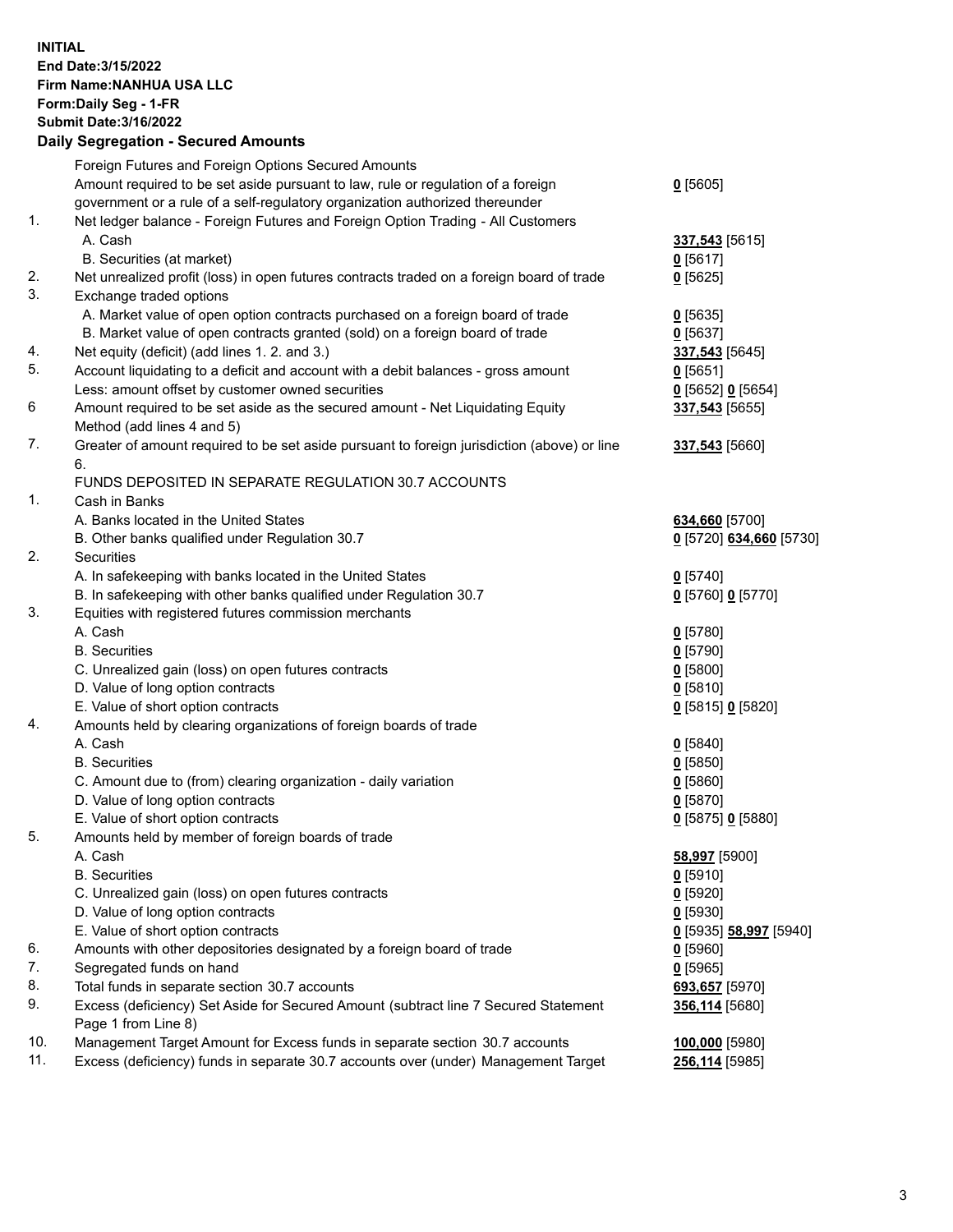| <b>INITIAL</b> | End Date: 3/15/2022<br>Firm Name: NANHUA USA LLC<br>Form: Daily Seg - 1-FR<br><b>Submit Date: 3/16/2022</b><br>Daily Segregation - Segregation Statement |                      |
|----------------|----------------------------------------------------------------------------------------------------------------------------------------------------------|----------------------|
|                | SEGREGATION REQUIREMENTS (Section 4d(2) of the CEAct)                                                                                                    |                      |
| 1.             | Net ledger balance                                                                                                                                       |                      |
|                | A. Cash                                                                                                                                                  | 245,962,728 [5000]   |
|                | B. Securities (at market)                                                                                                                                | 1,983,963 [5010]     |
| 2.             | Net unrealized profit (loss) in open futures contracts traded on a contract market                                                                       | $-27,674,552$ [5020] |
| 3.             | Exchange traded options                                                                                                                                  |                      |
|                | A. Market value of open option contracts purchased on a contract market                                                                                  | 4,918,248 [5030]     |
|                | B. Market value of open option contracts granted (sold) on a contract market                                                                             | $-8,508,626$ [5040]  |
| 4.             | Net Equity (deficit) (add lines 1, 2, and 3)                                                                                                             | 216,681,761 [5050]   |
| 5.             | Accounts liquidating to a deficit and accounts with                                                                                                      |                      |
|                | debit balances - gross amount                                                                                                                            | $0$ [5060]           |
|                | Less: amount offset by customer owned securities                                                                                                         | $0$ [5070] 0 [5080]  |
| 6.             | Amount required to be segregated (add lines 4 and 5)                                                                                                     | 216,681,761 [5090]   |
|                | FUNDS IN SEGREGATED ACCOUNTS                                                                                                                             |                      |
| 7.             | Deposited in segregated funds bank accounts                                                                                                              |                      |
|                | A. Cash                                                                                                                                                  | 16,338,911 [5100]    |
|                | B. Securities representing investment of customers' funds (at market)                                                                                    | $0$ [5110]           |
|                | C. Securities held for particular customers or option customers in lieu of cash (at                                                                      | $0$ [5120]           |
| 8.             | market)<br>Margins on deposit with derivatives clearing organizations of contract markets                                                                |                      |
|                | A. Cash                                                                                                                                                  | 205,713,677 [5130]   |
|                | B. Securities representing investment of customers' funds (at market)                                                                                    | $0$ [5140]           |
|                | C. Securities held for particular customers or option customers in lieu of cash (at                                                                      | 1,983,963 [5150]     |
|                | market)                                                                                                                                                  |                      |
| 9.             | Net settlement from (to) derivatives clearing organizations of contract markets                                                                          | 10,110,167 [5160]    |
| 10.            | Exchange traded options                                                                                                                                  |                      |
|                | A. Value of open long option contracts                                                                                                                   | 4,918,248 [5170]     |
|                | B. Value of open short option contracts                                                                                                                  | $-8,508,626$ [5180]  |
| 11.            | Net equities with other FCMs                                                                                                                             |                      |
|                | A. Net liquidating equity                                                                                                                                | $0$ [5190]           |
|                | B. Securities representing investment of customers' funds (at market)                                                                                    | $Q$ [5200]           |
|                | C. Securities held for particular customers or option customers in lieu of cash (at                                                                      | $0$ [5210]           |
|                | market)                                                                                                                                                  |                      |
| 12.            | Segregated funds on hand                                                                                                                                 | $0$ [5215]           |
| 13.            | Total amount in segregation (add lines 7 through 12)                                                                                                     | 230,556,340 [5220]   |
| 14.            | Excess (deficiency) funds in segregation (subtract line 6 from line 13)                                                                                  | 13,874,579 [5230]    |
| 15.            | Management Target Amount for Excess funds in segregation                                                                                                 | 3,500,000 [5240]     |
| 16.            | Excess (deficiency) funds in segregation over (under) Management Target Amount                                                                           | 10,374,579 [5250]    |
|                | <b>Excess</b>                                                                                                                                            |                      |